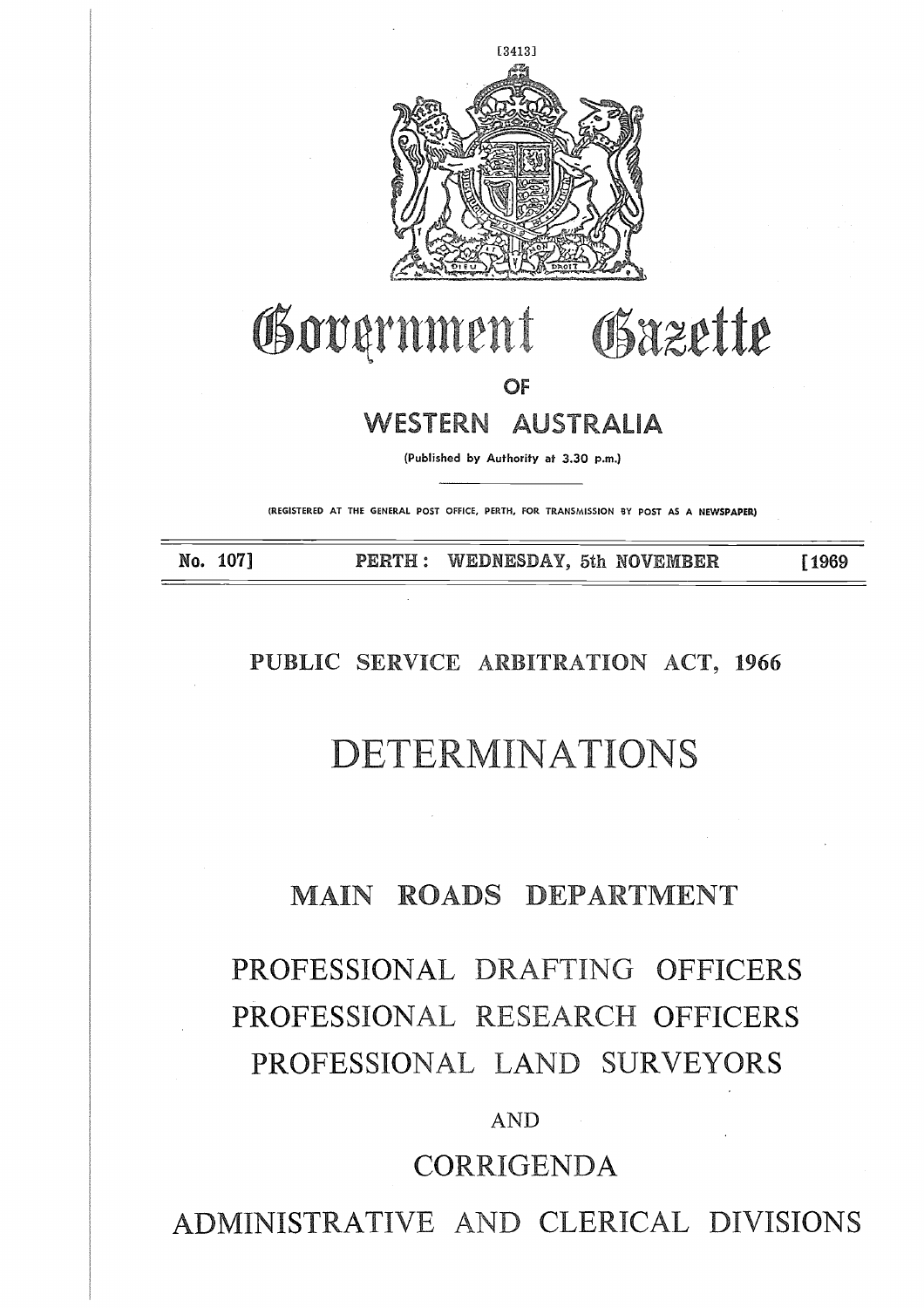### PUBLIC SERVICE ARBITRATION ACT, 1966

### **MAIN ROADS DEPARTMENT**

### DETERMINATION—DRAFTING OFFICERS

PURSUANT to section 12 of the Public Service Arbitration Act, 1966, I, Donald Hector Aitken, Commissioner of Main Roads, hereby determine the salaries or salary ranges appropriate to offices covered by the Professional Drafting Officers (Main Roads Department) Salaries Agreement, No. 63 of 1969, as at 12th July, 1968, in terms of the salaries or salary ranges laid down in Clauses 5 and 6 of that Agreement. SUAN<br>or Aitk<br>es app:<br>ls Depa<br>e salar<br>For con<br>wing le<br>Male :<br>Le

For convenience the salaries or salary ranges allocated have been indicated by the following levels : —

| DETERMINATION-DRAFTING OFFICERS                                                                                                                                                                                                                                                                                                                                                                                                |                        |                                            |           |                               |
|--------------------------------------------------------------------------------------------------------------------------------------------------------------------------------------------------------------------------------------------------------------------------------------------------------------------------------------------------------------------------------------------------------------------------------|------------------------|--------------------------------------------|-----------|-------------------------------|
| $\text{RSUANT}$ to section 12 of the Public Service Arbitration Act, 1966, I, Donald<br>tor Aitken, Commissioner of Main Roads, hereby determine the salaries or salary<br>es appropriate to offices covered by the Professional Drafting Officers (Main<br>ds Department) Salaries Agreement, No. 63 of 1969, as at 12th July, 1968, in terms<br>he salaries or salary ranges laid down in Clauses 5 and 6 of that Agreement. |                        |                                            |           |                               |
| For convenience the salaries or salary ranges allocated have been indicated by the<br>wing levels $: -$                                                                                                                                                                                                                                                                                                                        |                        |                                            |           |                               |
| Male:                                                                                                                                                                                                                                                                                                                                                                                                                          |                        |                                            |           | Per Annum<br>\$               |
| Level $1 \ldots \ldots$                                                                                                                                                                                                                                                                                                                                                                                                        | First Year             | $\cdots$                                   | $\ldots$  | 3,250                         |
|                                                                                                                                                                                                                                                                                                                                                                                                                                | Second Year            | .                                          | $\ldots$  | 3,370                         |
|                                                                                                                                                                                                                                                                                                                                                                                                                                | Third Year             | $\ldots$                                   | .         | 3,490                         |
|                                                                                                                                                                                                                                                                                                                                                                                                                                | Fourth Year            | $\cdots$                                   | $\ldots$  | 3,740                         |
|                                                                                                                                                                                                                                                                                                                                                                                                                                | Fifth Year             | $\cdots$                                   | $\ldots$  | 3,870                         |
|                                                                                                                                                                                                                                                                                                                                                                                                                                | Sixth Year             | $\ldots$                                   | .         | 4,150                         |
|                                                                                                                                                                                                                                                                                                                                                                                                                                | Seventh Year           | $\cdots$                                   | $\cdots$  | 4,430                         |
|                                                                                                                                                                                                                                                                                                                                                                                                                                | Eighth Year            | $\ldots$                                   | $\ldots$  | 4,710                         |
| Level $1$ —Unqualified                                                                                                                                                                                                                                                                                                                                                                                                         | First Year             | .                                          | $\ldots$  | 3,250                         |
|                                                                                                                                                                                                                                                                                                                                                                                                                                | Second Year            | $\cdots$                                   | .         | 3,370                         |
|                                                                                                                                                                                                                                                                                                                                                                                                                                | Third Year             | $\cdots$                                   | $\ldots$  | 3,490                         |
|                                                                                                                                                                                                                                                                                                                                                                                                                                | Fourth Year            | $\cdots$                                   | .         | 3,740                         |
|                                                                                                                                                                                                                                                                                                                                                                                                                                | Fifth Year             | .                                          | $\ddotsc$ | 3,870                         |
| Level $2$                                                                                                                                                                                                                                                                                                                                                                                                                      | First Year             | $\mathbf{1}$ , $\mathbf{1}$ , $\mathbf{1}$ | $\cdots$  | 4,850                         |
|                                                                                                                                                                                                                                                                                                                                                                                                                                | Second Year            | $\cdots$                                   | $\cdots$  | 4,990                         |
|                                                                                                                                                                                                                                                                                                                                                                                                                                | Third Year<br>$\cdots$ | .                                          | .         | 5,130                         |
|                                                                                                                                                                                                                                                                                                                                                                                                                                | Fourth Year            | $\ldots$                                   | .         | 5,270                         |
| $\mathcal{X}$ .                                                                                                                                                                                                                                                                                                                                                                                                                | Fifth Year<br>$\cdots$ | $\cdots$                                   | $\ldots$  | 5,410                         |
| Level 3                                                                                                                                                                                                                                                                                                                                                                                                                        | First Year             |                                            |           | 5,560                         |
| $\varphi(x)$ and $\varphi(x)$ . The set of $\varphi(x)$                                                                                                                                                                                                                                                                                                                                                                        | Second Year            | .                                          | .         | 5,710                         |
|                                                                                                                                                                                                                                                                                                                                                                                                                                | Third Year             | .                                          | .         | 5,860                         |
|                                                                                                                                                                                                                                                                                                                                                                                                                                | Fourth Year            | .                                          | $\cdots$  | 6,010                         |
|                                                                                                                                                                                                                                                                                                                                                                                                                                | D. H. AITKEN,          |                                            |           | $CM$ $\sim$ $D$ $\sim$ $\sim$ |

D. H. AITKEN, Commissioner of Main Roads.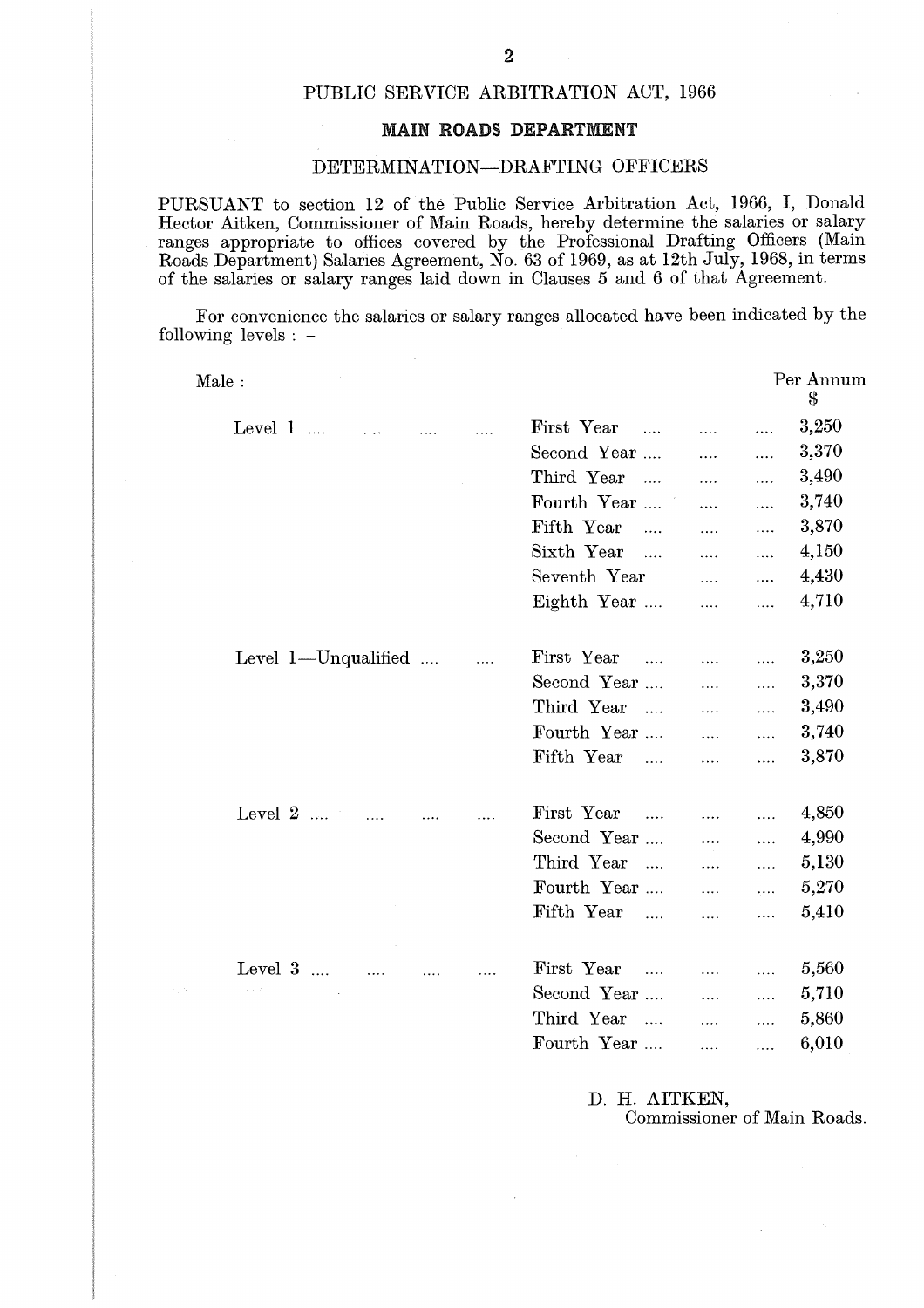### Abbreviations—U.Q denotes Unqualified Range.

|                                                |                                                               |                      |                          |                                          | 3                    |                      |              |                                |                           |                               |
|------------------------------------------------|---------------------------------------------------------------|----------------------|--------------------------|------------------------------------------|----------------------|----------------------|--------------|--------------------------------|---------------------------|-------------------------------|
|                                                | Abbreviations—U.Q denotes Unqualified Range.                  |                      |                          |                                          |                      |                      |              |                                |                           |                               |
|                                                | Title of Office                                               |                      |                          | Name of Officer                          |                      |                      |              | Classi-<br>fication<br>11/7/68 | $_{\rm Level}$<br>12/7/68 | Remarks                       |
|                                                | Urban Planning                                                |                      |                          | PLANNING AND TRAFFIC BRANCH              |                      |                      |              |                                |                           |                               |
|                                                | Draftsman-in-Charge                                           | $\cdots$             | .                        | Gale, K. E.                              | $\cdots$             | .                    | $\cdots$     | $P-II-7/8$                     | 3                         |                               |
| Engineering Draftsman<br>Engineering Draftsman |                                                               | $\ldots$             |                          | Vacant<br>$\ddotsc$                      | $\cdots$             | $\cdots$             | $\cdots$     | $P-II-I/6$                     | 1                         |                               |
| Engineering Draftsman                          |                                                               | $\ldots$<br>$\cdots$ | <br>.                    | Singh, H.<br>Foley, J. D.                | $\cdots$<br>$\cdots$ | $\sim 100$<br>       | $\cdots$<br> | $P-II-I/6$<br>$P-II-I/6$       | 1<br>1                    |                               |
|                                                | Rural Planning                                                |                      |                          |                                          |                      |                      |              |                                |                           |                               |
|                                                | Senior Engineering Draftsman                                  |                      | $\cdots$                 | Johnston, R. A.                          |                      |                      |              | $P-II-7/8$                     | 2                         |                               |
| Engineering Draftsman                          |                                                               | $\cdots$             | $\cdots$                 | Dreimanis, A.                            | $\cdots$             | $\cdots$             | $\cdots$     | $P-II-I/6$                     | 1                         |                               |
| Engineering Draftsman                          |                                                               | $\ldots$             | $\cdots$                 | Vacant<br>$\cdots$                       | $\ldots$             | $\ldots$             | $\cdots$     | $P-II-I/6$                     | 1                         |                               |
| Engineering Draftsman<br>Engineering Draftsman |                                                               | $\cdots$             | $\cdots$                 | Jenkins, S. A.                           | $\cdots$             | $\cdots$             | $\ldots$ .   | $P-II-I/6$                     | 1                         | (U.Q) Allowance to 6th Year   |
| Engineering Draftsman                          |                                                               | $\cdots$<br>$\ldots$ | $\ldots$<br>$\cdots$     | Bremers, T. A.<br>Vacant<br>$\cdots$     | .<br>$\cdots$        | $\cdots$<br>$\cdots$ | <br>$\cdots$ | $P-II-I/6$<br>$P-II-I/6$       | 1<br>1                    |                               |
|                                                | <b>Traffic Service</b>                                        |                      |                          |                                          |                      |                      |              |                                |                           |                               |
|                                                | Senior Engineering Draftsman                                  |                      | $\cdots$                 | Van De Ruit, C.                          |                      | $\cdots$             | $\cdots$     | $P-II-I/6$                     | 2                         |                               |
| Engineering Draftsman                          |                                                               | $\ddotsc$            | $\cdots$                 | Van Rynswoud, H. J.                      |                      |                      | $\cdots$     | $P-II-I/6$                     |                           | 1 (U.Q) Allowance to 6th Year |
|                                                |                                                               |                      |                          |                                          |                      |                      |              |                                |                           |                               |
|                                                | Urban Road Design                                             |                      |                          |                                          | <b>DESIGN BRANCH</b> |                      |              |                                |                           |                               |
|                                                | Senior Engineering Draftsman                                  |                      | $\cdots$                 | McLean, R. L.                            | $\cdots$             | $\cdots$             |              | $P-II-7/8$                     | 2                         |                               |
|                                                | Senior Engineering Draftsman                                  |                      | $\cdots$                 | Kostic, B.                               | $\cdots$             | $\cdots$             | $\cdots$     | $P-II-I/6$                     | 2                         |                               |
| Engineering Draftsman                          |                                                               | $\cdots$             | $\ldots$                 | Namestnik, M.                            | $\cdots$             | $\cdots$             | $\ldots$     | $P-II-I/6$                     | 1                         |                               |
| Engineering Draftsman                          |                                                               | $\cdots$             | $\cdots$                 | Ceric, $M$ .                             | $\cdots$             | $\cdots$             | $\cdots$     | $P-II-I/6$                     | 1                         |                               |
| Engineering Draftsman                          |                                                               | $\cdots$             | $\cdots$                 | Vacant<br>$\cdots$                       | $\cdots$             | $\cdots$             | $\cdots$     | $P-II-I/6$                     | ı                         |                               |
| Engineering Draftsman                          |                                                               | $\cdots$             | $\cdots$                 | Mair, N. J.                              | $\ldots$             |                      |              | $P-II-I/6$                     | ı                         |                               |
|                                                | Model Design                                                  |                      |                          |                                          |                      |                      |              |                                |                           |                               |
| Engineering Draftsman                          |                                                               | .                    | .                        | Cherry, F. N.                            | .                    | $\cdots$             | .            | $P-II-I/6$                     | ı                         |                               |
|                                                | Design Drawing Office                                         |                      |                          |                                          |                      |                      |              |                                |                           |                               |
| Draftsman-in-Charge                            | $\sim$<br>Senior Engineering Draftsman                        | $\cdots$             | $\cdots$                 | Waghorn, K. H.                           |                      | $\cdots$             | .            | $P-II-7/8$                     | 3                         |                               |
| Engineering Draftsman                          |                                                               | $\cdots$             | $\cdots$<br>             | Pearce, J. B. A.<br>Vacant<br>$\dddotsc$ | $\cdots$             | $\cdots$             | $\cdots$     | $P-II-I/6$<br>$P-II-I/6$       | $\boldsymbol{2}$<br>1     |                               |
| Engineering Draftsman                          |                                                               | $\ddotsc$            | $\cdots$                 | McKune, W.                               | $\cdots$             | $\ldots$<br>$\cdots$ | <br>$\cdots$ | $P-II-I/6$                     | 1                         |                               |
| Engineering Draftsman                          |                                                               | $\ldots$             | $\ldots$                 | Lowth, O. P.                             | $\cdots$             | $\ldots$             | $\cdots$     | $P-II-I/6$                     | ı                         |                               |
| Engineering Draftsman                          |                                                               | $\ldots$             | $\cdots$                 | Kocken, M. W. J.                         |                      | $\cdots$             | $\ldots$     | $P-II-I/6$                     | 1                         |                               |
| Engineering Draftsman                          |                                                               | $\ldots$             | $\ldots$                 | Van Kleef, H.                            |                      | $\cdots$             | $\cdots$     | $P-II-I/6$                     | 1                         |                               |
| Engineering Draftsman                          |                                                               | $\cdots$             | $\cdots$                 | Bayly, J. G.                             | $\cdots$             | $\cdots$             | $\ldots$     | $P-II-I/6$                     | 1                         |                               |
| Engineering Draftsman                          |                                                               | $\cdots$             | $\cdots$                 | Grigsby, N. R.                           | $\ldots$             | $\ldots$ .           | $\ldots$     | $P-II-I/6$                     | 1                         |                               |
| Engineering Draftsman                          |                                                               | $\cdots$             | $\cdots$                 | Slattery, T. M.                          | $\cdots$             | $\cdots$             | $\cdots$     | $P-II-I/6$                     | ı                         |                               |
| Engineering Draftsman                          |                                                               | $\cdots$             |                          | Nelson, B. A.                            | $\ldots$             | $\cdots$             | $\ddotsc$    | $P-II-I/6$                     | 1                         |                               |
|                                                | Country Bridge Drawing Office<br>Senior Engineering Draftsman |                      |                          | McDowell, J. R.                          |                      |                      |              |                                | 2                         |                               |
|                                                |                                                               |                      | $\cdots$                 |                                          |                      | $\cdots$             | $\cdots$     | $P-II-I/6$                     |                           |                               |
| Engineering Draftsman                          | Officer Attached                                              | $\cdots$             | $\cdots$                 | Davenport, R. M.                         |                      | $\cdots$             | $\cdots$     | $P-II-I/6$                     | 1                         |                               |
|                                                | General Drawing Office                                        |                      |                          |                                          |                      |                      |              |                                |                           |                               |
|                                                | Draftsman-in-Charge                                           | $\cdots$             | $\cdots$                 | Buckley, W. A.                           |                      | $\sim 100$           | $\cdots$     | $P-II-7/8$                     | 3                         |                               |
| Engineering Draftsman                          |                                                               | $\cdots$             | $\ldots$                 | Boggis, R. W.                            | $\cdots$             | $\ldots$             | $\cdots$     | $P-II-I/6$                     | ı                         |                               |
| Engineering Draftsman                          |                                                               | $\cdots$             | $\cdots$                 | Spragg, F. L.                            | $\ldots$             | $\cdots$             | $\cdots$     | $P-II-I/6$                     | ı                         |                               |
| Engineering Draftsman                          |                                                               | $\cdots$             | $\ddotsc$                | Dower, R. A.                             | $\sim$               | $\sim$ .             | in.          | $P-II-I/6$                     |                           | 1 (U.Q) Allowance to 6th Year |
| Engineering Diaftsman                          |                                                               | $\cdots$             | $\cdots$                 | Bertram, B. H.                           |                      | $\cdots$             | $\cdots$     | $P-II-I/6$                     | 1                         |                               |
| Engineering Draftsman                          |                                                               | $\sim$ .             | $\cdots$                 | Van Koningsbrugge, N. J. J.              |                      |                      |              | $P-II-I/6$                     | 1                         |                               |
|                                                |                                                               |                      |                          | MITCHELL FREEWAY PROJECT OFFICE          |                      |                      |              |                                |                           |                               |
| Engineering Draftsman                          |                                                               | $\cdots$             |                          | Stone, R. J.                             | $\cdots$             | $\cdots$             | $\cdots$     | $P-II-I/6$                     | 1                         |                               |
|                                                |                                                               |                      |                          |                                          |                      |                      |              |                                |                           |                               |
|                                                |                                                               |                      | $\lambda = 1, \ldots, n$ | <b>METROPOLITAN DIVISION</b>             |                      |                      |              |                                |                           |                               |
| Engineering Draftsman                          |                                                               | $\cdots$             |                          | Wheatley, E. G.                          |                      | $\cdots$             |              | $P-II-I/6$                     | 1                         |                               |
| Engineering Draftsman                          |                                                               | $\cdots$             | $\cdots$                 | Meade, W. B.                             | $\cdots$             | $\cdots$             |              | $P-II-I/6$                     |                           | 1 (U.Q) Allowance to 6th Year |
|                                                |                                                               |                      |                          |                                          |                      |                      |              |                                |                           |                               |
|                                                |                                                               |                      |                          | <b>NARROGIN DIVISION</b>                 |                      |                      |              |                                |                           |                               |
| Engineering Draftsman                          |                                                               | $\cdots$             | $\cdots$                 | Saare, O.                                | $\sim$ $\sim$ $\sim$ | $\sim$               | $\cdots$     | $P-II-I/6$                     | 1                         |                               |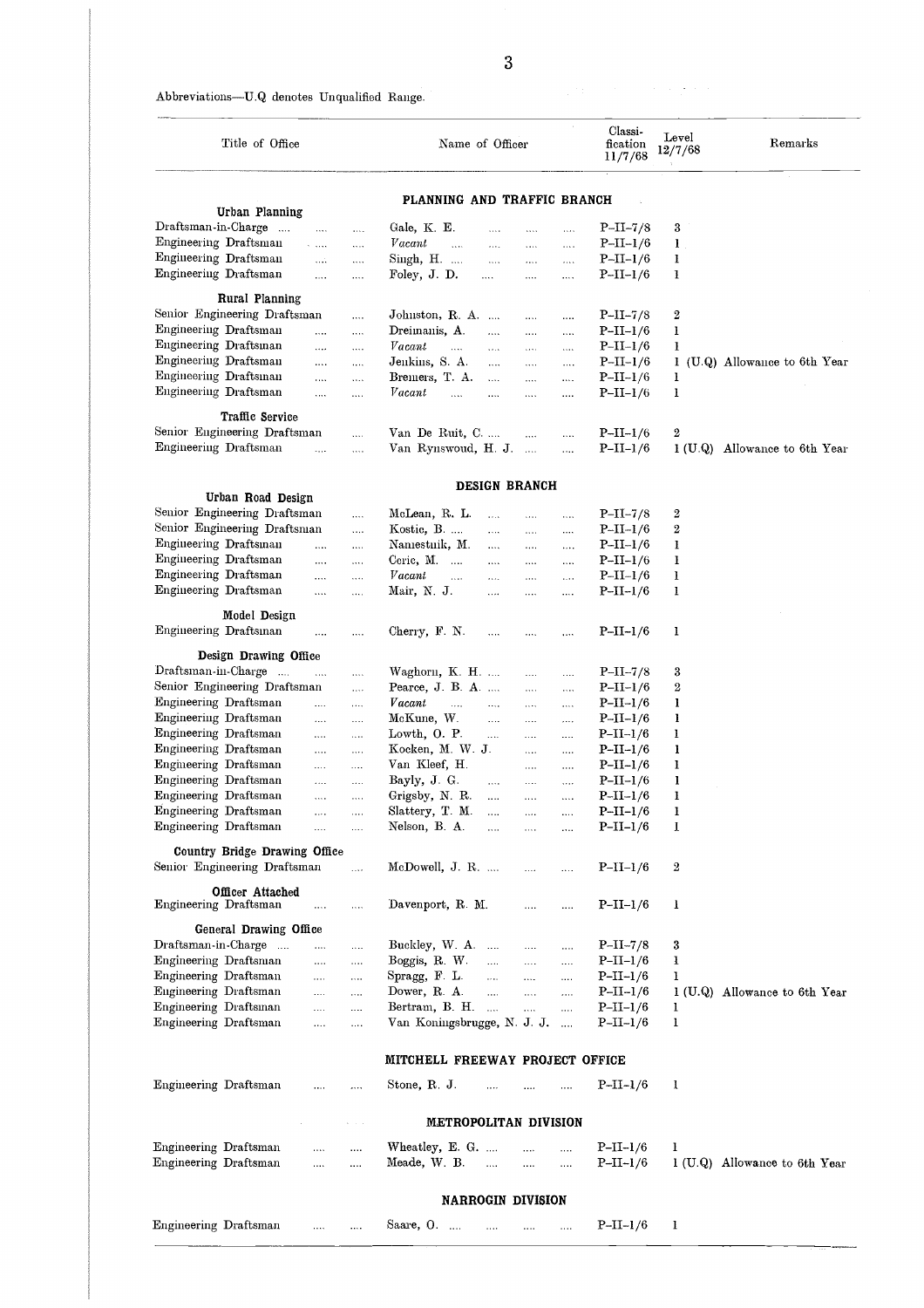### PUBLIC SERVICE ARBITRATION ACT, 1966

### **MAIN ROADS DEPARTMENT**

### DETERMINATION—PROFESSIONAL RESEARCH OFFICERS

PURSUANT to section 12 of the Public Service Arbitration Act, 1966, I, Donald Hector Aitken, Commissioner of Main Roads, hereby determine the salaries or salary ranges appropriate to offices covered by the Professional Research Officers (Main Roads Department) Salaries Agreement, No. 62 of 1969, as at 11th November, 1968, in terms of the salaries or salary ranges laid down in Clauses 5 and 6 of that Agreement.

For convenience the salaries or salary ranges allocated have been indicated by the following levels :—

| <b>MAIN ROADS DEPARTMENT</b>                                                                                                                                                                                                                                                                                                                                                                               |               |                                                                                                                                                                                                                                               |            |           |  |  |  |  |  |
|------------------------------------------------------------------------------------------------------------------------------------------------------------------------------------------------------------------------------------------------------------------------------------------------------------------------------------------------------------------------------------------------------------|---------------|-----------------------------------------------------------------------------------------------------------------------------------------------------------------------------------------------------------------------------------------------|------------|-----------|--|--|--|--|--|
| DETERMINATION-PROFESSIONAL RESEARCH OFFICERS                                                                                                                                                                                                                                                                                                                                                               |               |                                                                                                                                                                                                                                               |            |           |  |  |  |  |  |
| JANT to section 12 of the Public Service Arbitration Act, 1966, I, Donald Hector<br>Commissioner of Main Roads, hereby determine the salaries or salary ranges<br>riate to offices covered by the Professional Research Officers (Main Roads<br>ment) Salaries Agreement, No. 62 of 1969, as at 11th November, 1968, in terms<br>salaries or salary ranges laid down in Clauses 5 and 6 of that Agreement. |               |                                                                                                                                                                                                                                               |            |           |  |  |  |  |  |
| r convenience the salaries or salary ranges allocated have been indicated by<br>$\frac{1}{2}$ levels $\frac{1}{2}$                                                                                                                                                                                                                                                                                         |               |                                                                                                                                                                                                                                               |            | Per Annum |  |  |  |  |  |
|                                                                                                                                                                                                                                                                                                                                                                                                            |               |                                                                                                                                                                                                                                               |            | \$        |  |  |  |  |  |
| Level $1:$ Grade $3 \dots$                                                                                                                                                                                                                                                                                                                                                                                 | First Year    |                                                                                                                                                                                                                                               | $\ldots$   | 3,680     |  |  |  |  |  |
|                                                                                                                                                                                                                                                                                                                                                                                                            | Second Year   | $\ldots$                                                                                                                                                                                                                                      | $\ddotsc$  | 3,940     |  |  |  |  |  |
|                                                                                                                                                                                                                                                                                                                                                                                                            | Third Year    | $\cdots$                                                                                                                                                                                                                                      | $\ddotsc$  | 4,360     |  |  |  |  |  |
|                                                                                                                                                                                                                                                                                                                                                                                                            | Fourth Year   | $\cdots$                                                                                                                                                                                                                                      | $\cdots$   | 4,640     |  |  |  |  |  |
|                                                                                                                                                                                                                                                                                                                                                                                                            | Fifth Year    | $\cdots$                                                                                                                                                                                                                                      | $\cdots$   | 4,920     |  |  |  |  |  |
|                                                                                                                                                                                                                                                                                                                                                                                                            | Sixth Year    | $\frac{1}{2}$ , $\frac{1}{2}$ , $\frac{1}{2}$ , $\frac{1}{2}$ , $\frac{1}{2}$ , $\frac{1}{2}$ , $\frac{1}{2}$ , $\frac{1}{2}$ , $\frac{1}{2}$ , $\frac{1}{2}$ , $\frac{1}{2}$ , $\frac{1}{2}$ , $\frac{1}{2}$ , $\frac{1}{2}$ , $\frac{1}{2}$ | $\cdots$   | 5,200     |  |  |  |  |  |
|                                                                                                                                                                                                                                                                                                                                                                                                            | Seventh Year  | $\ldots$                                                                                                                                                                                                                                      | $\cdots$   | 5,480     |  |  |  |  |  |
| Level $2:$ Grade $2$<br>$\mathbf{1}$                                                                                                                                                                                                                                                                                                                                                                       | First Year    |                                                                                                                                                                                                                                               | $\ldots$   | 5,630     |  |  |  |  |  |
|                                                                                                                                                                                                                                                                                                                                                                                                            | Second Year   | $\mathbf{1},\mathbf{1},\mathbf{1},\ldots$ .                                                                                                                                                                                                   | $\ldots$   | 5,780     |  |  |  |  |  |
|                                                                                                                                                                                                                                                                                                                                                                                                            | Third Year    | $\cdots$                                                                                                                                                                                                                                      | $\dddotsc$ | 6,080     |  |  |  |  |  |
|                                                                                                                                                                                                                                                                                                                                                                                                            | Fourth Year   | $\dddotsc$                                                                                                                                                                                                                                    | $\dddotsc$ | 6,400     |  |  |  |  |  |
|                                                                                                                                                                                                                                                                                                                                                                                                            |               |                                                                                                                                                                                                                                               |            |           |  |  |  |  |  |
| Level 3: Grade 1<br>$\ldots$                                                                                                                                                                                                                                                                                                                                                                               | First Year    | $\mathbf{1}$ and $\mathbf{1}$ and $\mathbf{1}$                                                                                                                                                                                                | $\ddotsc$  | 6,720     |  |  |  |  |  |
|                                                                                                                                                                                                                                                                                                                                                                                                            | Second Year   | $\cdots$                                                                                                                                                                                                                                      | $\ddotsc$  | 7,020     |  |  |  |  |  |
|                                                                                                                                                                                                                                                                                                                                                                                                            | Third Year    | $\mathbf{L}$                                                                                                                                                                                                                                  | $\dddotsc$ | 7,320     |  |  |  |  |  |
|                                                                                                                                                                                                                                                                                                                                                                                                            | D. H. AITKEN, |                                                                                                                                                                                                                                               |            |           |  |  |  |  |  |
| Commissioner of Main Roads.                                                                                                                                                                                                                                                                                                                                                                                |               |                                                                                                                                                                                                                                               |            |           |  |  |  |  |  |
|                                                                                                                                                                                                                                                                                                                                                                                                            |               |                                                                                                                                                                                                                                               |            |           |  |  |  |  |  |

### D. H. AITKEN,

| $\mathbf{a}=\mathbf{a}$ . | Title of Office               |              |           | Name of Officer                  |                          |                                                | Classi-<br>$10/11/68$ $11/11/68$ | Level            | Remarks |  |
|---------------------------|-------------------------------|--------------|-----------|----------------------------------|--------------------------|------------------------------------------------|----------------------------------|------------------|---------|--|
|                           |                               |              |           | HEADQUARTERS-ENGINEERING         |                          |                                                |                                  |                  |         |  |
|                           | Research Officer, Grade 3     | $\cdots$     | $\ddotsc$ | White, A. S.<br>$\cdots$         |                          | $\cdots$                                       | $P-II-2/8$                       | 1                |         |  |
|                           |                               |              |           | PLANNING AND TRAFFIC BRANCH      |                          |                                                |                                  |                  |         |  |
|                           | the program of the control of |              |           | Investigations and Systems       |                          |                                                |                                  |                  |         |  |
|                           | Research Officer, Grade 2     | .            |           |                                  |                          |                                                | $P-II-9/11$                      | 2                |         |  |
|                           | Research Officer, Grade 3     | $\cdots$     | $\cdots$  | Grinvalds, J. F. $\dots$ $\dots$ |                          | $\cdots$                                       | $P-II-2/8$                       | 1                |         |  |
|                           | Research Officer, Grade 3     | .            | $\ddotsc$ | Willett, $P.$                    |                          | <b><i>Committee State State</i></b>            | $P-II-2/8$                       | ı                |         |  |
|                           | Research Officer, Grade 3     | $\cdots$     | $\cdots$  | Stannard, R. W.                  |                          | $\mathbf{r}$ and $\mathbf{r}$ and $\mathbf{r}$ | $P-II-2/8$                       | 1                |         |  |
|                           | Research Officer, Grade 3     | $\cdots$     | $\cdots$  | Richardson, D. H.                | $\mathbf{r}$             | $\ldots$                                       | $P-II-2/8$                       | 1                |         |  |
|                           | Research Officer, Grade 3     | $\cdots$     | $\ddotsc$ | Wijeyekoon, L. H.                | $\mathbf{r}$             | $\sim$                                         | $P-II-2/8$                       | ı                |         |  |
|                           | Research Officer, Grade 3     | $\cdots$     | $\cdots$  | Reuben, C.                       | $\cdots$                 | $\ddotsc$                                      | $P-II-2/8$                       | ı                |         |  |
|                           | Research Officer, Grade 3     | $\mathbf{r}$ | $\cdots$  | Woenne, J. R. $\dots$            |                          | and the same of                                | $P-II-2/8$                       | 1                | SAN COL |  |
|                           | Research Officer, Grade 3     | 1.1.1        | $\cdots$  | Paterson, M. H.                  | $\cdots$                 | $\cdots$                                       | $P-II-2/8$                       | 1                |         |  |
|                           |                               |              |           | CENTRAL LABORATORY               |                          |                                                |                                  |                  |         |  |
|                           | Principal Research Officer    | $\cdots$     | $\sim$    | Skender, G. C. A.                |                          | $\cdots$                                       | $P-I-1/3$                        | 3                |         |  |
|                           | Research Officer, Grade 2     | $\cdots$     | $\ddotsc$ | Harvey, P. $\ldots$ $\ldots$     |                          | $\cdots$                                       | $P-II-2/8$                       | $\boldsymbol{2}$ |         |  |
|                           | Research Officer, Grade 3     | .            | $\cdots$  | Blankley, R. A.                  | <b>Contract Contract</b> | $\ldots$                                       | $P-II-2/8$                       | ı                |         |  |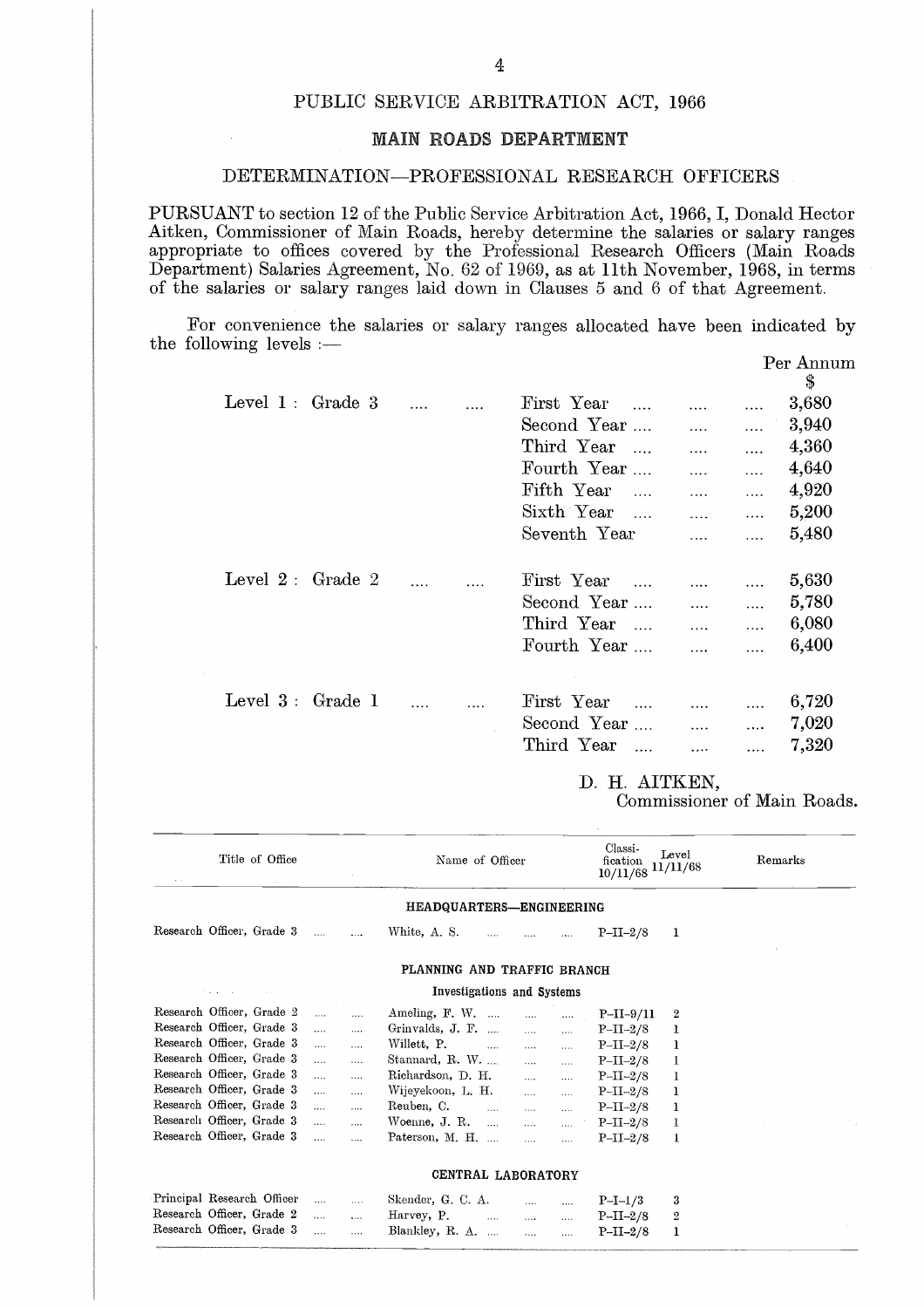### PUBLIC SERVICE ARBITRATION ACT, 1966

### **MAIN ROADS DEPARTMENT**

### DETERMINATION—PROFESSIONAL LAND SURVEYORS

PURSUANT to section 12 of the Public Service Arbitration Act, 1966, I, Donald Hector Aitken, Commissioner of Main Roads, hereby determine the salaries or salary ranges appropriate to offices covered by the Professional Land Surveyors (Main Roads Department) Salaries Agreement, No. 69 of 1969, as at 8th October, 1968, in terms of the salaries or salary ranges laid down in Clauses 5 and 6 of that Agreement.

For convenience the salaries or salary ranges allocated have been indicated by the following levels :— Per Annum

| DETERMINATION-PROFESSIONAL LAND SURVEYORS                                                                                                                                                                                                                                                                                                                                                             |          |                |                     |            |                 |
|-------------------------------------------------------------------------------------------------------------------------------------------------------------------------------------------------------------------------------------------------------------------------------------------------------------------------------------------------------------------------------------------------------|----------|----------------|---------------------|------------|-----------------|
| JANT to section 12 of the Public Service Arbitration Act, 1966, I, Donald<br>Aitken, Commissioner of Main Roads, hereby determine the salaries or salary<br>appropriate to offices covered by the Professional Land Surveyors (Main Roads<br>ment) Salaries Agreement, No. 69 of 1969, as at 8th October, 1968, in terms<br>salaries or salary ranges laid down in Clauses 5 and 6 of that Agreement. |          |                |                     |            |                 |
| r convenience the salaries or salary ranges allocated have been indicated by<br>$\overline{\text{owing levels}} :=$                                                                                                                                                                                                                                                                                   |          |                |                     |            |                 |
|                                                                                                                                                                                                                                                                                                                                                                                                       |          |                |                     |            | Per Annum<br>\$ |
| Level $1:$ Grade $2$                                                                                                                                                                                                                                                                                                                                                                                  | $\cdots$ | First Year     |                     | $\cdots$   | 3,870           |
|                                                                                                                                                                                                                                                                                                                                                                                                       |          | Second Year    | $\cdots$            | $\cdots$   | 4,150           |
|                                                                                                                                                                                                                                                                                                                                                                                                       |          | Third Year     | $\cdots$            | $\cdots$   | 4,430           |
|                                                                                                                                                                                                                                                                                                                                                                                                       |          | Fourth Year    | $\cdots$            | $\cdots$   | 4,710           |
|                                                                                                                                                                                                                                                                                                                                                                                                       |          | Fifth Year     |                     | $\cdots$   | 4,990           |
|                                                                                                                                                                                                                                                                                                                                                                                                       |          | Sixth Year     | $\cdots$            | $\cdots$   | 5,410           |
|                                                                                                                                                                                                                                                                                                                                                                                                       |          |                |                     |            |                 |
| Level $2:$ Grade 1                                                                                                                                                                                                                                                                                                                                                                                    |          | First Year     | $\cdots$ . $\cdots$ |            | 5,560           |
|                                                                                                                                                                                                                                                                                                                                                                                                       |          | Second Year    | $\cdots$            | $\cdots$   | 5,710           |
|                                                                                                                                                                                                                                                                                                                                                                                                       |          | Third Year     | $\cdots$            | $\cdots$   | 6,010           |
|                                                                                                                                                                                                                                                                                                                                                                                                       |          | Fourth Year    | $\cdots$            | $\cdots$   | 6,330           |
|                                                                                                                                                                                                                                                                                                                                                                                                       |          |                |                     |            |                 |
| Level 3: Senior                                                                                                                                                                                                                                                                                                                                                                                       |          | First Year     |                     |            | 6,650           |
|                                                                                                                                                                                                                                                                                                                                                                                                       |          | Second Year    |                     | $\dddotsc$ | 6,950           |
|                                                                                                                                                                                                                                                                                                                                                                                                       |          | Third Year     | $\cdots$            | $\cdots$   | 7,250           |
|                                                                                                                                                                                                                                                                                                                                                                                                       |          |                |                     |            |                 |
|                                                                                                                                                                                                                                                                                                                                                                                                       |          | D IT AIRLY DAT |                     |            |                 |

### D. H. AITKEN,

 $\sim$  $\sim 1$  .

|                                                          | __ . __ . __ . __ .__ .__ ._<br>Commissioner of Main Roads.       |                                                    |         |  |  |
|----------------------------------------------------------|-------------------------------------------------------------------|----------------------------------------------------|---------|--|--|
| Title of Office                                          | Name of Officer                                                   | Classi-<br>Level<br>fication<br>8/10/68<br>7/10/68 | Remarks |  |  |
|                                                          | PLANNING AND TRAFFIC BRANCH                                       |                                                    |         |  |  |
| Urban Planning<br>Senior Surveyor<br><b>Contractor</b>   |                                                                   | $P-II-9/11$<br>3                                   |         |  |  |
|                                                          | MITCHELL FREEWAY PROJECT                                          |                                                    |         |  |  |
| Staff Surveyor, Grade 1<br>$\mathbf{m}$ and $\mathbf{m}$ | Bishop, R.<br>and the company of the state of the<br><br>$\ldots$ | $\boldsymbol{2}$<br>$P-II-9/11$                    |         |  |  |